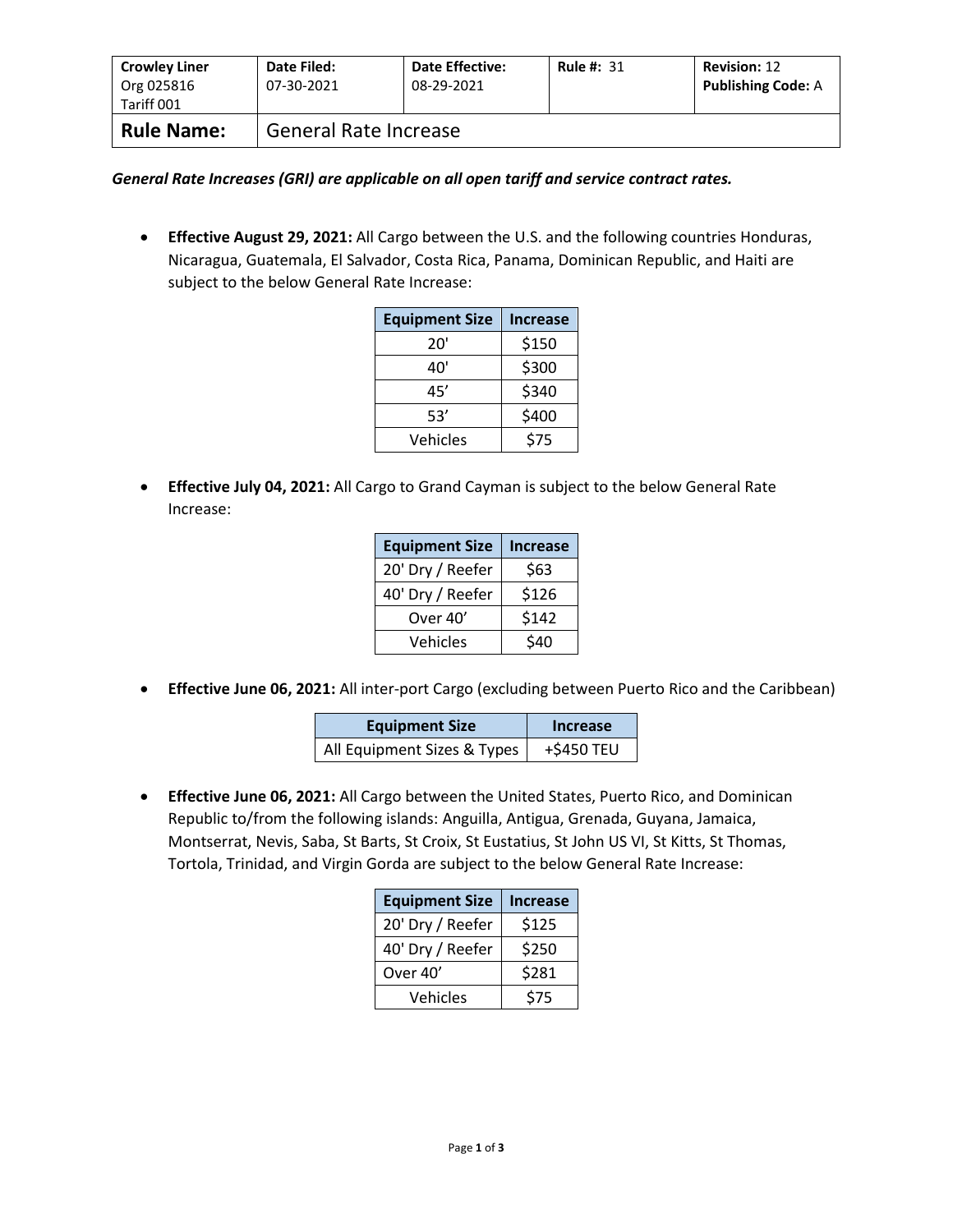| <b>Crowley Liner</b><br>Org 025816<br>Tariff 001 | Date Filed:<br>07-30-2021    | <b>Date Effective:</b><br>08-29-2021 | <b>Rule #: 31</b> | <b>Revision: 12</b><br><b>Publishing Code: A</b> |
|--------------------------------------------------|------------------------------|--------------------------------------|-------------------|--------------------------------------------------|
| <b>Rule Name:</b>                                | <b>General Rate Increase</b> |                                      |                   |                                                  |

• **Effective May 09, 2021:** All Cargo between the U.S. and the following countries: Dominican Republic, Honduras, Nicaragua, Guatemala, El Salvador, Costa Rica, and Panama are subject to the below General Rate Increase:

| <b>Equipment Size</b> | <b>Increase</b> |
|-----------------------|-----------------|
| 20' Dry / Reefer      | \$125           |
| 40' Dry / Reefer      | \$250           |
| 45' Dry               | \$282           |
| Vehicles              | \$60            |

• **Effective April 01, 2021:** All poultry, meat and mechanically deboned meat between the United states and the following countries: Honduras, Nicaragua, Guatemala, El Salvador, Costa Rica and Panama

| <b>Equipment Size</b> | Increase |
|-----------------------|----------|
| 20' Reefer            | \$100    |
| 40' Reefer            | \$200    |

• **Effective March 14, 2021:** All Cargo between the United States, Puerto Rico, and Dominican Republic to/from the following islands: Anguilla, Antigua, Grenada, Guyana, Jamaica, Montserrat, Nevis, Saba, St Barts, St Croix, St Eustatius, St John US VI, St Kitts, St Thomas, Tortola, Trinidad, and Virgin Gorda are subject to the below General Rate Increase:

| <b>Equipment Size</b> | <b>Increase</b> |
|-----------------------|-----------------|
| 20' Dry / Reefer      | \$100           |
| 40' Dry / Reefer      | \$200           |
| 45' Dry               | \$225           |
| Vehicles              | \$60            |

• **Effective February 28, 2021:** All Cargo between the U.S. and the following countries: Honduras, Nicaragua, Guatemala, El Salvador, Costa Rica, and Panama are subject to the below General Rate Increase:

| <b>Equipment Size</b> | <b>Increase</b> |
|-----------------------|-----------------|
| 20' Dry / Reefer      | \$100           |
| 40' Dry / Reefer      | \$200           |
| 45' Dry               | \$225           |
| Vehicles              | \$60            |